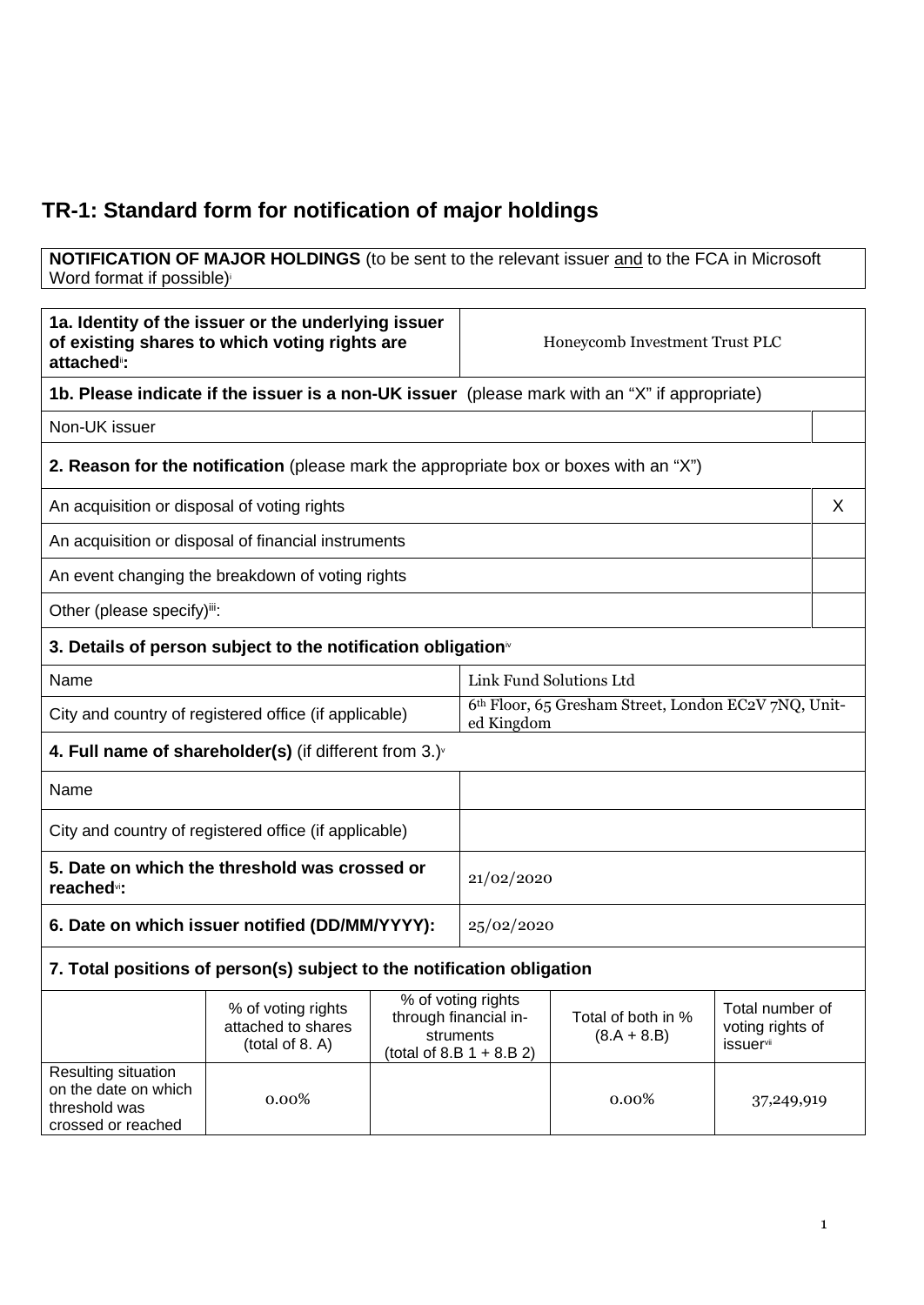## **8. Notified details of the resulting situation on the date on which the threshold was crossed or reached**viii

| A: Voting rights attached to shares |                                                 |                                                    |                                              |                                                    |
|-------------------------------------|-------------------------------------------------|----------------------------------------------------|----------------------------------------------|----------------------------------------------------|
| Class/type of                       | Number of voting rights <sup>ix</sup>           |                                                    | % of voting rights                           |                                                    |
| shares                              | <b>Direct</b>                                   | <b>Indirect</b>                                    | <b>Direct</b>                                | <b>Indirect</b>                                    |
| ISIN code (if possi-<br>ble)        | (Art 9 of Directive<br>2004/109/EC)<br>(DTR5.1) | (Art 10 of Directive<br>2004/109/EC)<br>(DTR5.2.1) | (Art 9 of Directive<br>2004/109/EC) (DTR5.1) | (Art 10 of Directive<br>2004/109/EC)<br>(DTR5.2.1) |
| GB00BYZV3G25                        | 0.00                                            |                                                    | $0.00\%$                                     |                                                    |
|                                     |                                                 |                                                    |                                              |                                                    |
| <b>SUBTOTAL 8. A</b>                | 0.00                                            |                                                    | $0.00\%$                                     |                                                    |

| B 1: Financial Instruments according to Art. 13(1)(a) of Directive 2004/109/EC (DTR5.3.1.1 (a)) |                               |                                         |                                                                                                 |                       |
|-------------------------------------------------------------------------------------------------|-------------------------------|-----------------------------------------|-------------------------------------------------------------------------------------------------|-----------------------|
| <b>Type of financial</b><br><b>instrument</b>                                                   | <b>Expiration</b><br>$date^x$ | Exercise/<br><b>Conversion Periodxi</b> | Number of voting rights<br>that may be acquired if<br>the instrument is<br>exercised/converted. | % of voting<br>rights |
|                                                                                                 |                               |                                         |                                                                                                 |                       |
|                                                                                                 |                               | <b>SUBTOTAL 8. B 1</b>                  |                                                                                                 |                       |

| 2004/109/EC (DTR5.3.1.1 (b))      |                               |                                             | B 2: Financial Instruments with similar economic effect according to Art. 13(1)(b) of Directive |                            |                       |
|-----------------------------------|-------------------------------|---------------------------------------------|-------------------------------------------------------------------------------------------------|----------------------------|-----------------------|
| Type of finan-<br>cial instrument | <b>Expiration</b><br>$date^x$ | Exercise/<br><b>Conversion</b><br>Period xi | <b>Physical or</b><br>cash<br><b>settlement</b> xii                                             | Number of<br>voting rights | % of voting<br>rights |
|                                   |                               |                                             |                                                                                                 |                            |                       |
|                                   |                               |                                             | <b>SUBTOTAL</b>                                                                                 |                            |                       |
|                                   |                               |                                             | 8.B.2                                                                                           |                            |                       |